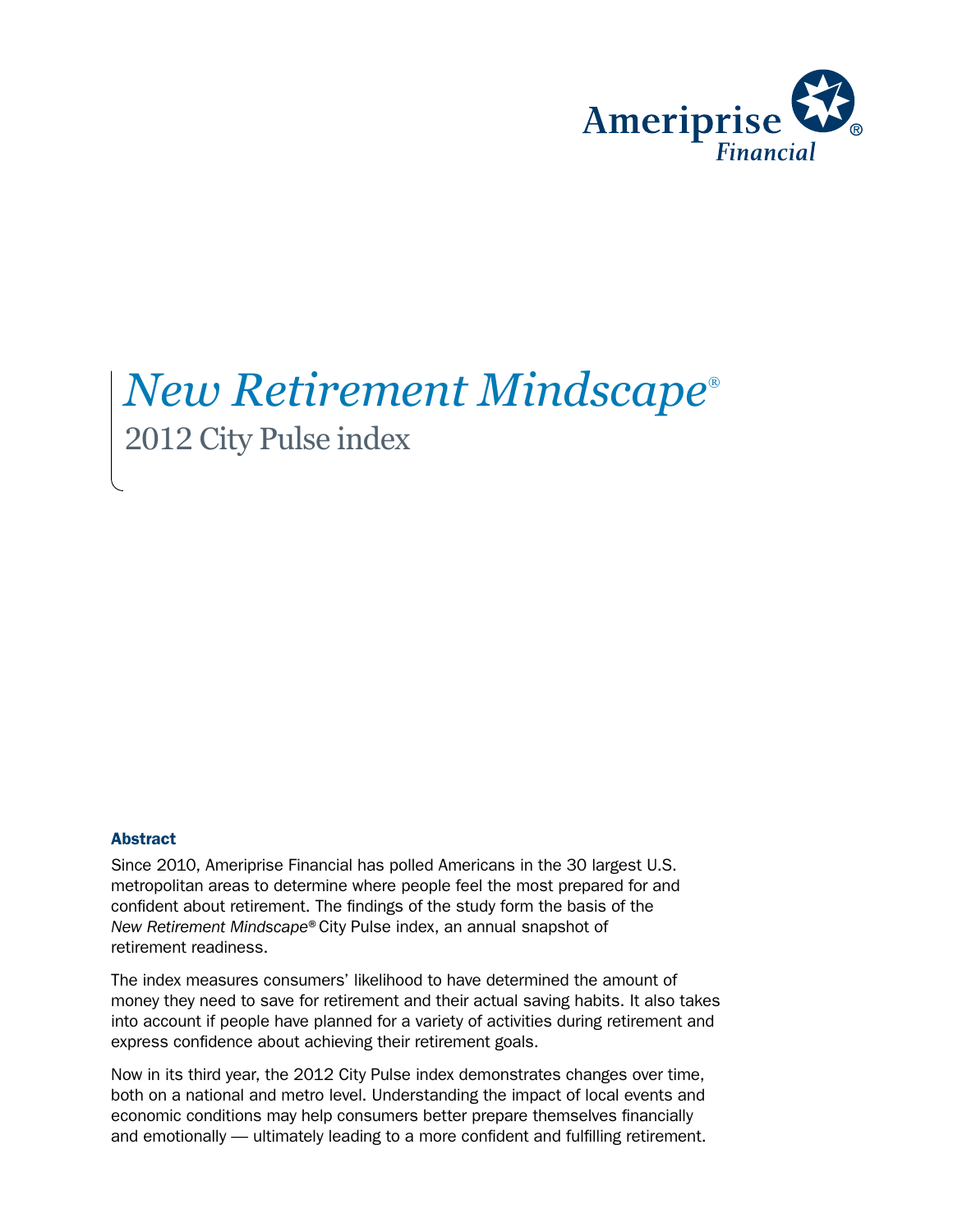### Table of Contents

- 3. Introduction
- 4. Financial preparation slips to the lowest level in three years
- 5. Overall sentiment is positive but confidence remains low
- 6. Top ranked metros demonstrate significantly higher levels of financial preparation
- 7. Significant differences noted across the 30 largest metros
- 8. Study also reveals insights into the upcoming election
- 9. Conclusion
- 9. Methodology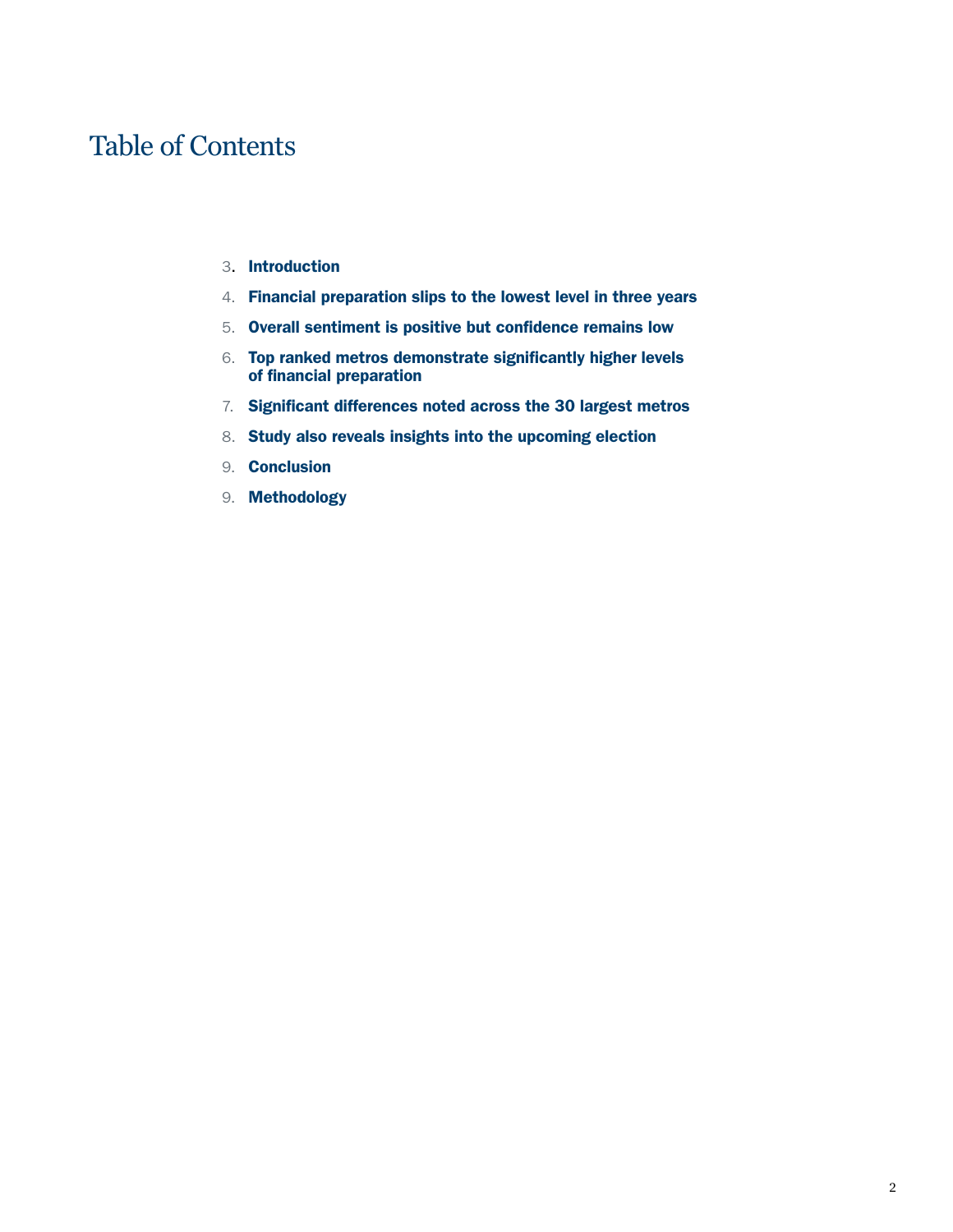### **Introduction**

Within the last year, Americans faced numerous events that may have impacted the way they prepare for and feel about retirement. When we fielded our 2012 study (June 13 – 25), the following consumer and economic news was — or had recently been — in the headlines:

- The Dow Jones Industrial Average and S&P 500 dropped more than 6% in May, booking only five positive days during the month — something that hadn't happened since January 1968.
- Escalating concerns about the Eurozone debt crisis, with Spain and Greece at the forefront, were causing many U.S. investors to be apprehensive.
- The employment picture, a key indicator of consumer sentiment, remained muddy. The government reported a rise in the unemployment rate to 8.2% and the creation of just 69,000 jobs in May.

The cumulative effect of these events on Americans' psyches is hard to measure. Findings from the 2012 City Pulse index suggest that while consumer sentiment has stabilized, investors are still weary of the market and are failing to prepare adequately for retirement.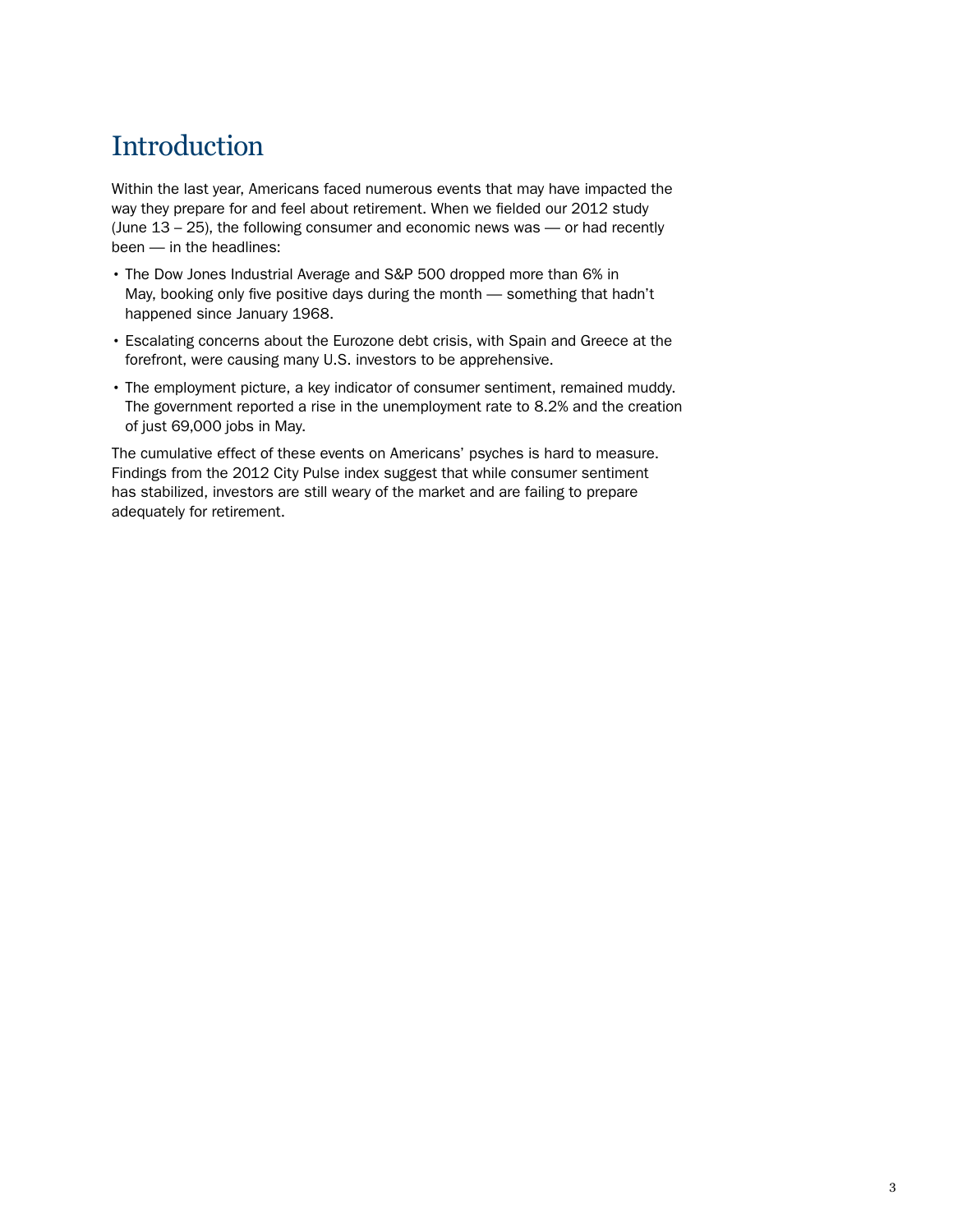### Financial preparation slips to the lowest level in three years

Mixed messages from the financial markets do not appear to have spurred Americans to plan more proactively for retirement. In fact, the number of people who say they are making financial preparations has dropped to 70% — the lowest point in three years and down significantly from 75% in 2011. The most notable declines are in the number of people who report setting aside money in an employer-sponsored plan (47%) or into their own savings and investments (47%), both of which dropped below 50% for the first time in the history of our study.

Despite this discouraging trend, consumers don't appear to be disregarding retirement planning altogether as many are taking steps to prepare for the activities they'd like to pursue during their non-working years. Three-quarters (75%) of Americans say they have planned for at least one activity, a significant increase since last year (72%). More than half (53%) say they have given a lot of thought to how they'll remain healthy in retirement, followed by spending more time with family (40%) and traveling (26%).

#### Lifestyle factors Americans are thinking about as they plan for retirement



Question: To what extent are you currently making/did you make plans for the following activities during your retirement? % responding "a lot"

Sample: 10,063 U.S. adults ages 40–75

And while some are taking very little action, it appears that many Americans realize they're unprepared. Only one-third of retirees say they feel very prepared for the remainder of their retirement. Even more daunting, this feeling is expressed by a mere 9% of those who haven't yet reached this milestone. Despite this, nearly two-thirds (64%) of retirees and one-quarter (25%) of non-retired consumers say they feel on track for the years ahead.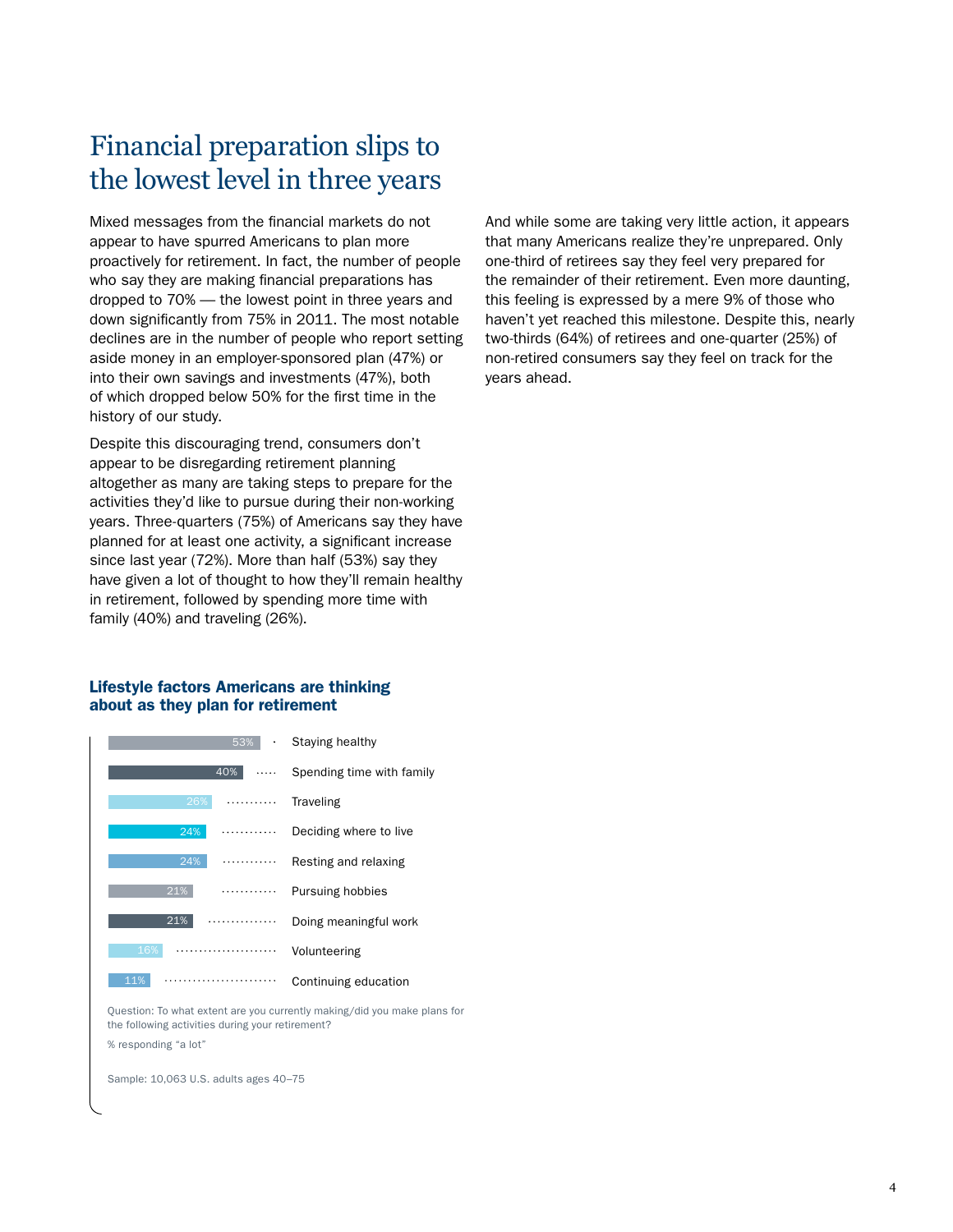### Overall sentiment is positive but confidence remains low

Consumers continue to express more positive (64%) than negative (31%) sentiments when they think about retirement. At least one-third report feeling happy (42%), optimistic (34%) and hopeful (32%); the number who say they feel worried (21%) and anxious (18%) has declined significantly since last year. Retirees (81%) remain much more likely than those who haven't retired (57%) to express positive feelings — but are also more apt to say they feel depressed. This underscores the need for both financial and emotional preparation for retirement.

The number of Americans who express confidence has increased significantly since last year, but the overall findings remain quite bleak. Only 30% of retirees are very confident their retirement will work out the way they planned — and a mere 29% express the same sentiment about their overall financial future. When asked if they're living their dreams in retirement, only 21% agree — compared to 27% who disagree. More than one-third (37%) say they are concerned that they'll outlive their savings.

This lack of confidence is even more pronounced among those who haven't retired. Responding to similar questions, 23% say they are very confident they'll reach their retirement goals and 20% express the same about their overall financial future. Slightly more (24%) believe they'll live their dreams in retirement — but more than half (51%) express concern about outliving their savings.

#### Confidence especially low among non-retired Americans

29%





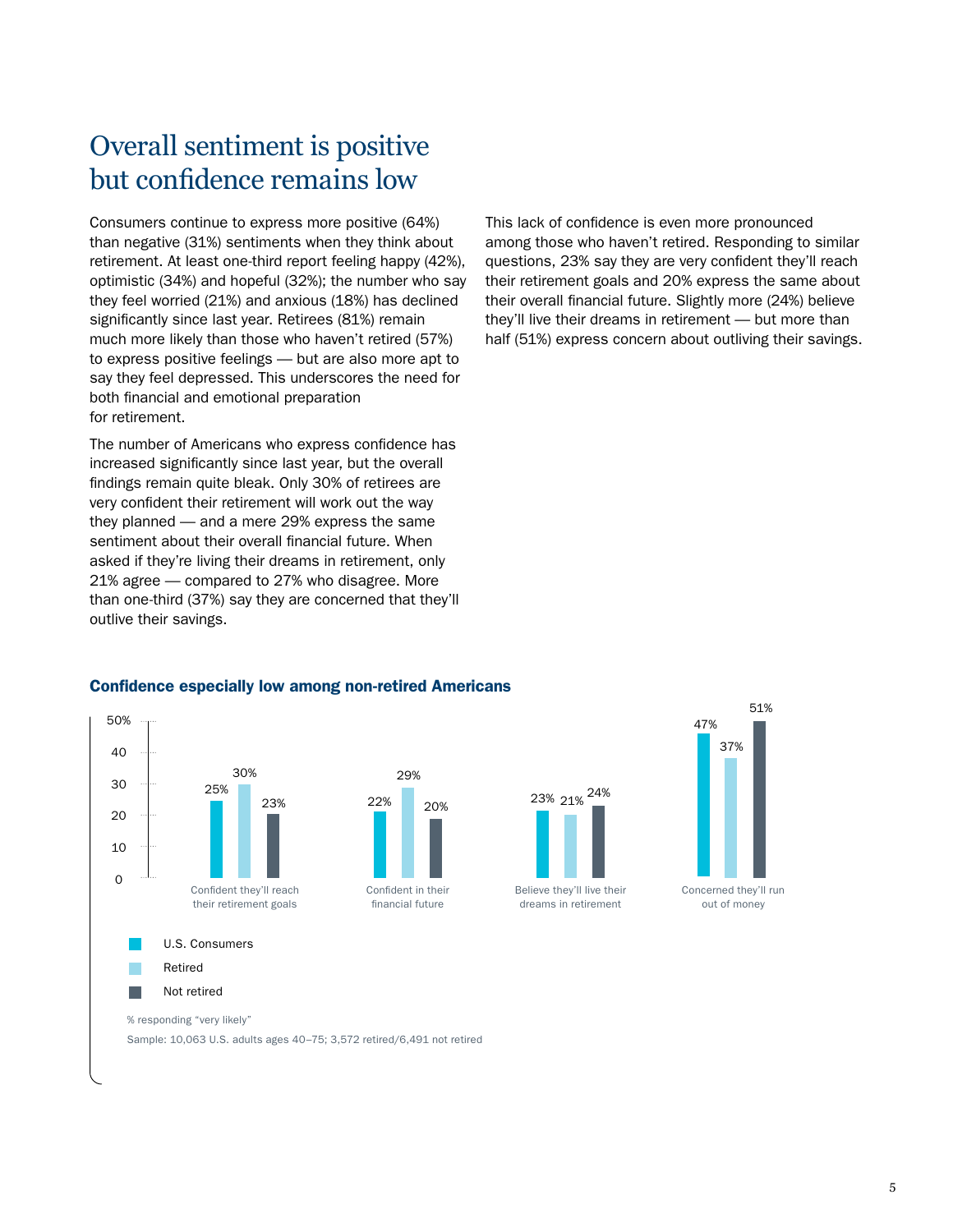### Top ranked metros demonstrate significantly higher levels of financial preparation

Hartford-New Haven climbed to the top of this year's index after consistently ranking in the top 10. The metro area is joined by San Diego, which moved up one spot to rank second on the index, and Minneapolis-St. Paul, which rebounded nicely after falling from first to 18th last year.

Several things set apart the top ranked metros. Residents of these areas are significantly more likely to be making financial preparations, including setting aside money for retirement, determining how much they need to save and consulting with a professional financial advisor. Perhaps as a result, they are also much more likely to feel on track and financially prepared for retirement.

However, despite the efforts they've made from a financial standpoint, people in the top three metros are only on par with the rest of the nation with regard to planning for the activities they hope to pursue – a fact which may leave them less prepared than they actually feel.

While the story isn't positive for the bottom three metros, it may not be as negative as it initially seems. Indianapolis (28) is on par with the national average with regard to financial preparation, while Charlotte (29) and Washington D.C. (30) score just slightly below. However, the residents of these metros report a significant lack of confidence in their ability to reach their retirement goals, which ultimately contributes to their low rankings.

#### Composite index

| <b>Metro</b>                   | 2012 | 2011 | 2010         |
|--------------------------------|------|------|--------------|
| Hartford-New Haven             | 1    | 6    | 7            |
| San Diego                      | 2    | 3    | 6            |
| Minneapolis-St. Paul           | 3    | 18   | $\mathbf{1}$ |
| San Francisco-Oakland-San Jose | 4    | 1    | 12           |
| Philadelphia                   | 5    | 10   | 22           |
| Raleigh-Durham                 | 6    | 19   | 2            |
| Nashville                      | 7    | 26   | 3            |
| Denver                         | 8    | 16   | 8            |
| Pittsburgh                     | 9    | 12   | 18           |
| Atlanta                        | 10   | 28   | 15           |
| Phoenix                        | 11   | 17   | 16           |
| <b>Boston</b>                  | 12   | 23   | 10           |
| Seattle-Tacoma                 | 13   | 14   | 5            |
| Dallas-Fort Worth              | 14   | 7    | 11           |
| St. Louis                      | 15   | 4    | 17           |

| <b>Metro</b>                    | 2012 | 2011 | 2010 |
|---------------------------------|------|------|------|
| Houston                         | 16   | 15   | 14   |
| Detroit                         | 17   | 20   | 21   |
| Sacramento-Stockton-Modesto     | 18   | 2    | 4    |
| Portland                        | 19   | 5    | 24   |
| Miami Ft.-I auderdale           | 20   | 24   | 20   |
| Los Angeles                     | 21   | 8    | 30   |
| Orlando-Daytona Beach-Melbourne | 22   | 9    | 28   |
| Tampa-St. Petersburg            | 23   | 13   | 19   |
| Cleveland-Akron                 | 24   | 27   | 25   |
| <b>Baltimore</b>                | 25   | 21   | 9    |
| New York                        | 26   | 29   | 26   |
| Chicago                         | 27   | 11   | 13   |
| Indianapolis                    | 28   | 30   | 29   |
| Charlotte                       | 29   | 22   | 27   |
| Washington D.C.                 | 30   | 25   | 23   |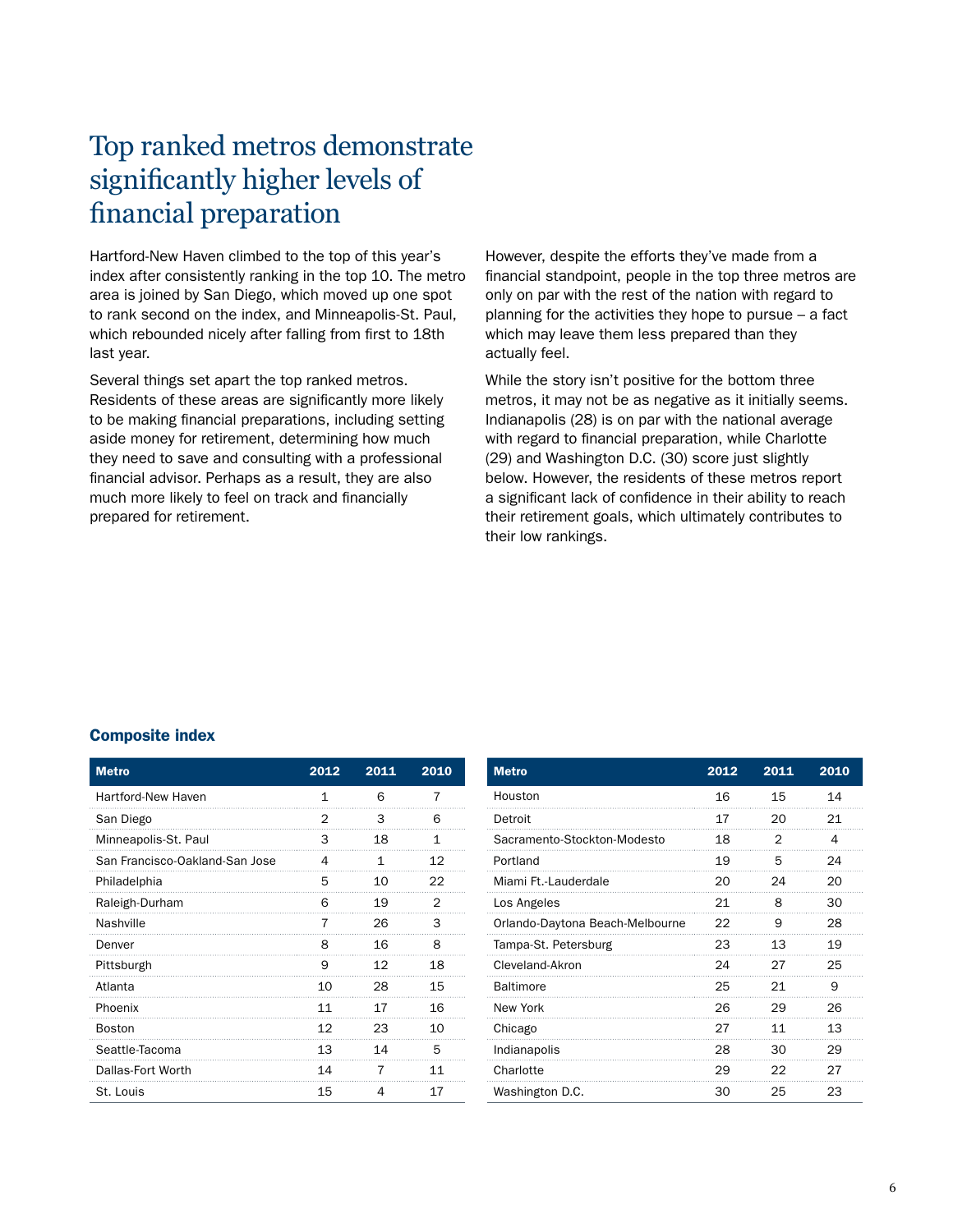### Significant differences noted across the 30 largest metros

While some metros made significant climbs up this year's index, others experienced dramatic falls. Nashville (7), Atlanta (10) and Minneapolis-St. Paul (3) ranked at least 15 spots higher on the 2012 index than they did in 2011, while Sacramento-Stockton-Modesto (18), Chicago (27) and Portland (19) dropped at least 14 positions.

Nashville made the largest climb to 7th, after falling to 26th in 2011, down from 3rd in 2010. Residents of this southern city are only somewhat more likely than consumers across the U.S. to be preparing financially for retirement (74% vs. 70%), but they are significantly more likely to have thought a lot about the activities they would like to pursue during this life stage (82% vs. 75%) – a dramatic change since 2011 when 69% of locals said the same. Nashville consumers also demonstrate a significant increase in positive sentiment with one-third (32%) expressing that they're very confident they'll achieve their retirement goals compared to 24% last year and one-quarter (25%) nationwide.

The Sacramento metro experienced the most significant decline, falling to 18th, down from 2nd in 2011 and 4th in 2010. Locals are less likely to report making both financial and lifestyle preparations than they were in either of the previous two years, but their sentiment regarding retirement remains positive overall. Sacramento residents (20%) are significantly more likely than people in other metros (14%) to say student loan debt has taken a toll on their finances – and of those affected, approximately one-third (38%) admit to reducing the amount they're saving for retirement while 15% say they've withdrawn money from a retirement account to cover loan payments.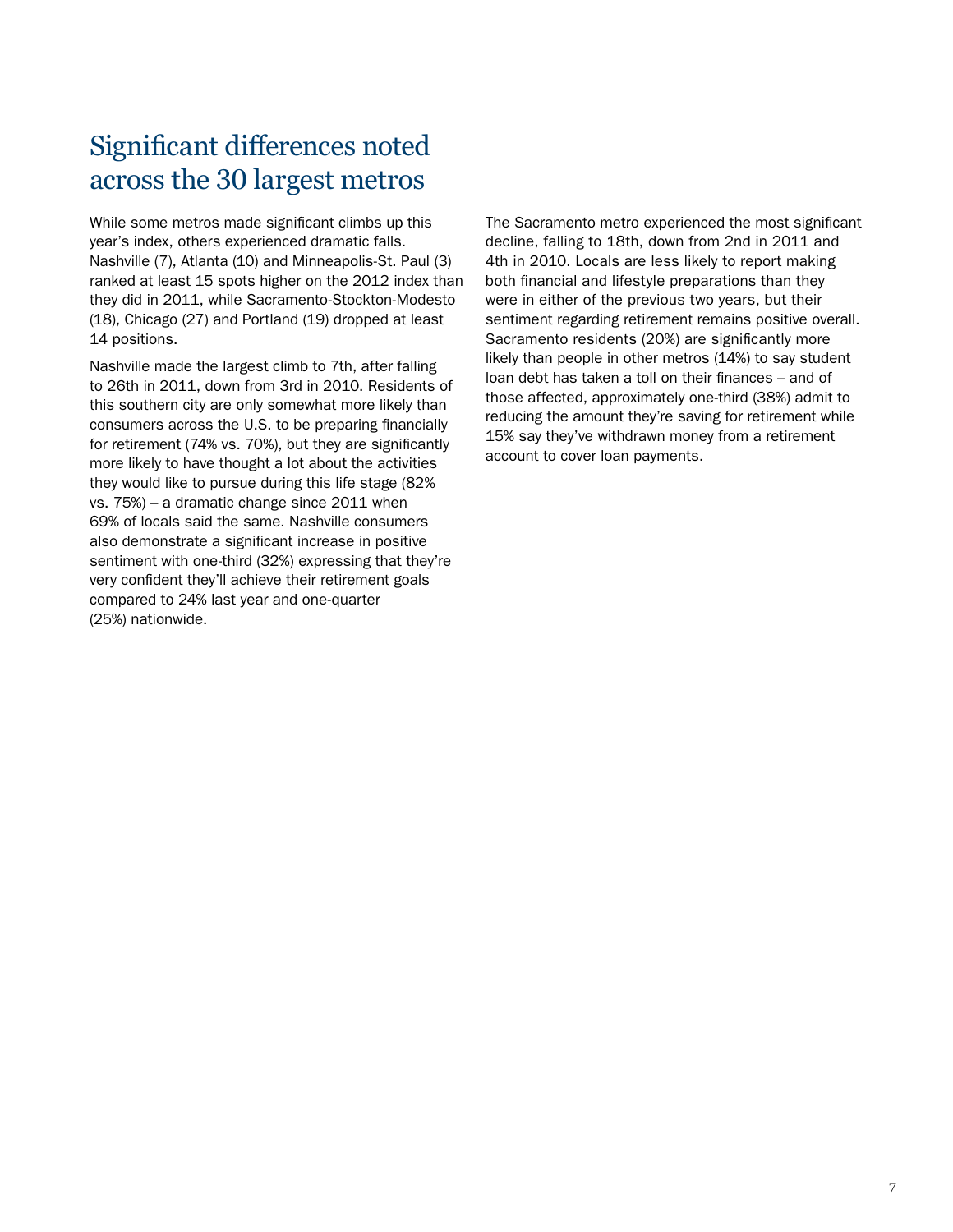### Study also reveals insights into the upcoming election

With the 2012 presidential and congressional elections in the headlines, Americans were also asked if a candidate's position on certain financial issues will impact their vote. A majority of consumers say positions on healthcare (60%), Social Security (55%), taxes (53%) and Medicare (52%) are very likely to influence their decision — while 41% note unemployment.

Retirement status appears to impact how strongly people feel about these issues. While healthcare is one of the primary issues cited by both retired and non-retired Americans, significantly more retirees say candidates' positions on this topic are very likely to impact their vote (71% vs. 55%). An equal number of retirees (71%) mention Social Security, compared to 49% of those who haven't retired — while this group is more likely to express this sentiment about taxes (52%).



### Issues very likely to impact Americans' votes

elections, how likely are candidates' positions on the following issues to determine who receives your vote?

% responding "very likely"

Sample: 10,063 U.S. adults ages 40–75; 3,572 retired/6,491 not retired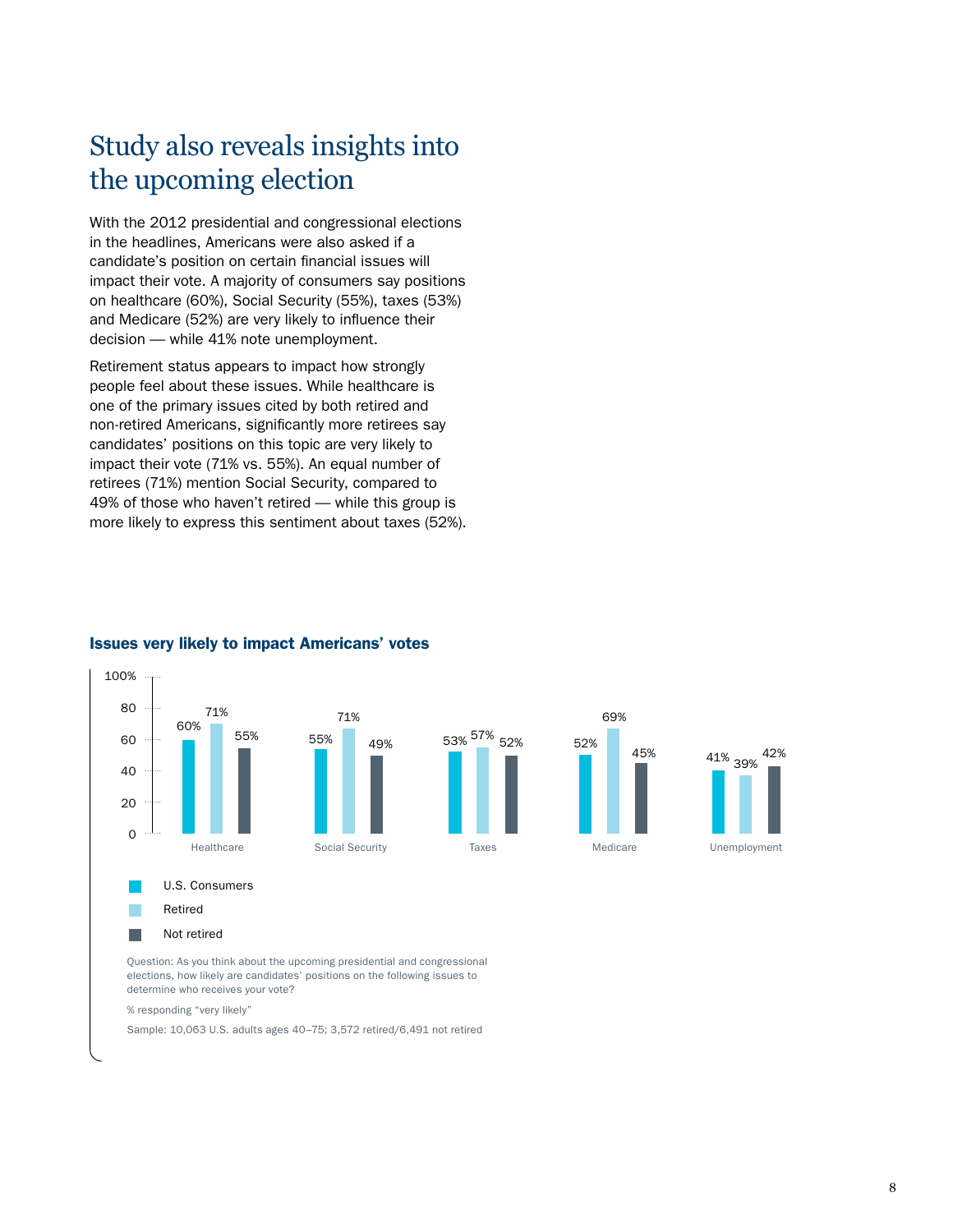While it is encouraging to see Americans' confidence in achieving their financial goals begin to rebound, the decline in preparation is a significant concern. With further changes to entitlement and workplace programs looming, the responsibility for establishing a secure retirement may fall even more directly on consumers. Americans appear to understand what's at stake — in fact, approximately half express concern that they'll outlive their retirement savings. While this is a difficult realization, we can be hopeful that it will also motivate some to plan more proactively for the years ahead. Only time will tell.

## Conclusion Methodology

The *New Retirement Mindscape* 2012 City Pulse index was created by Ameriprise Financial utilizing responses to an online study conducted by Harris Interactive from June 13-25, 2012.

- The 2012 City Pulse index followed an identical methodology to the previous two years' indices published in November 2011 and December 2010.
- The survey sampled 10,063 U.S. adults ages 40–75, including approximately 300 consumers in each of the 30 metropolitan areas and an additional 1,000 consumers nationwide.
- The national average sample and the 30 U.S. metropolitan areas were each weighted independently to best represent each area.
- Propensity score weighting was also used to adjust for respondents' likelihood to be online.